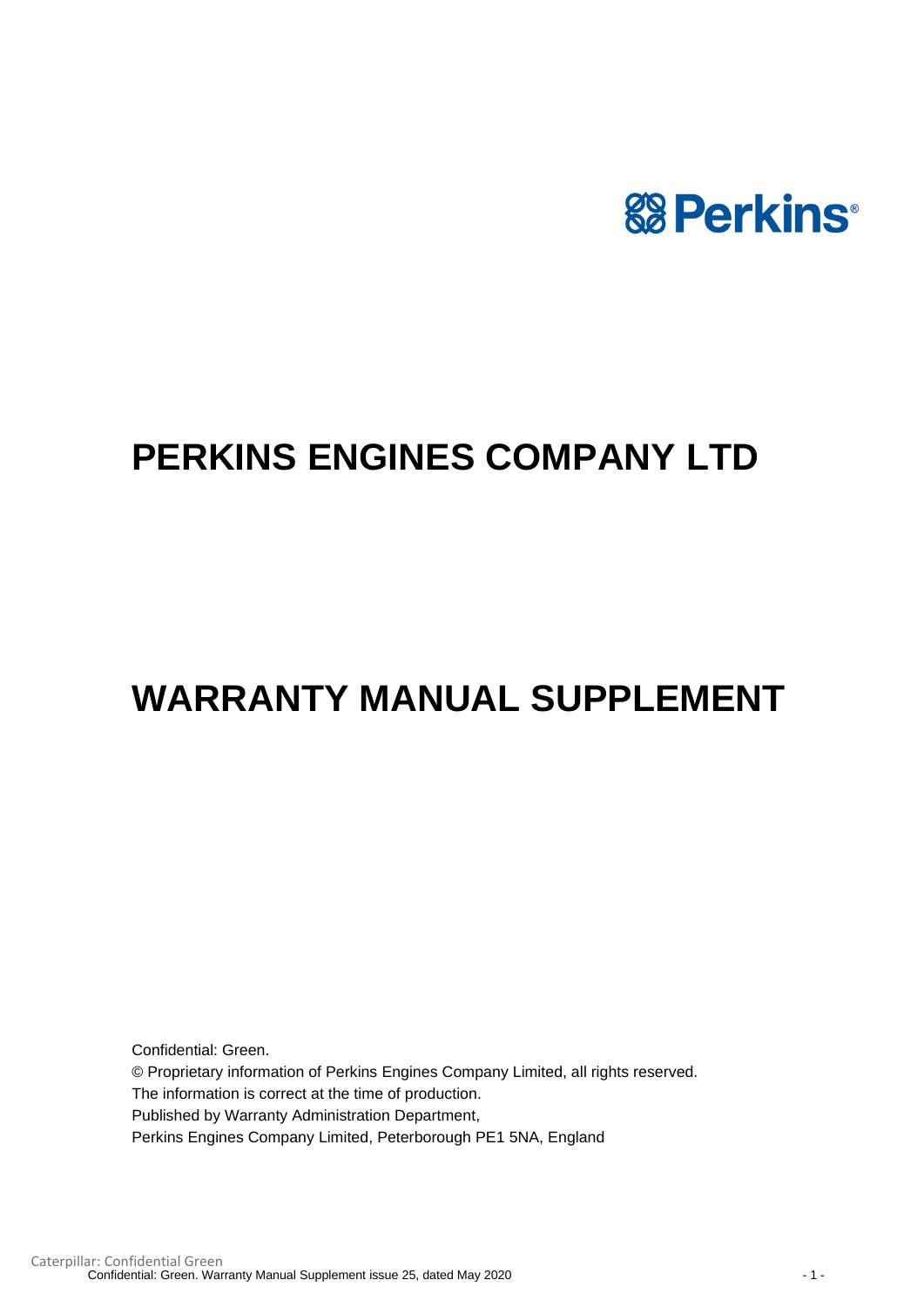#### **General information**

This Warranty Manual Supplement contains the supporting documentation required in the compilation of Perkins Warranty Claims. It also includes the process for correct storage of engines. For details of warranty policy, refer to the Warranty Manual.

The Master Warranty Manual Supplement is held by the Warranty Manager, Perkins Engines Ltd. The electronic copies as posted to the Perkins Secured Internet web site and to the Perkins Intranet site are controlled by the designated web master.

The Warranty Manual Supplement issue status and last revision date are identified at the bottom of each page. This manual supersedes all previous versions.

If the Warranty Manual Supplement is copied, then it is the copier's responsibility to ensure that the latest version is used and that the intended user is given copies of all the warranty related documents.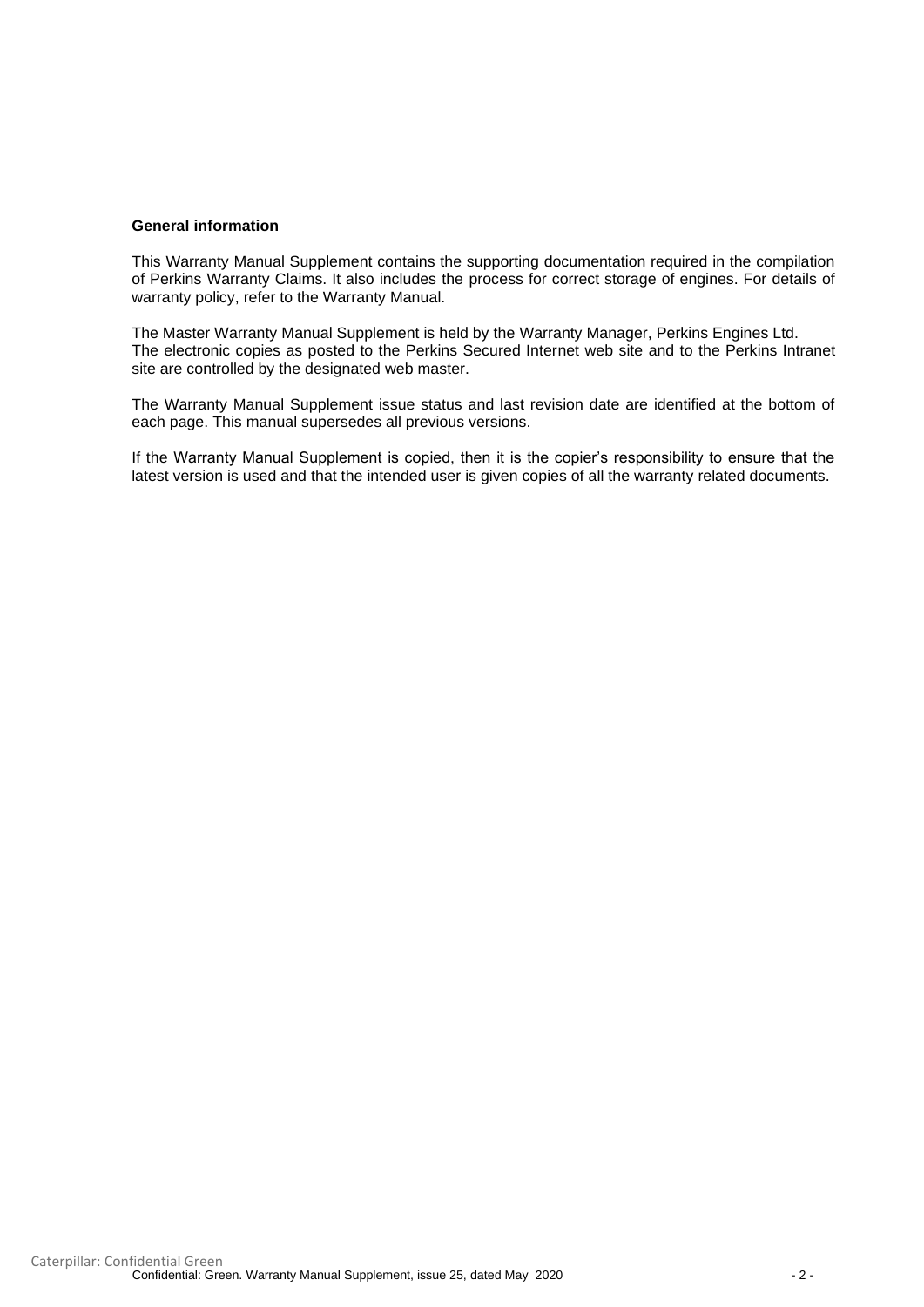# **Contents**

| Policy 14                            |  |
|--------------------------------------|--|
| Policy 24                            |  |
| Policy 3Error! Bookmark not defined. |  |
|                                      |  |
|                                      |  |
|                                      |  |
|                                      |  |
|                                      |  |
|                                      |  |
|                                      |  |
|                                      |  |
|                                      |  |
|                                      |  |
|                                      |  |
|                                      |  |
|                                      |  |
|                                      |  |
| Labour 10                            |  |
| <b>Parts</b>                         |  |
| 10                                   |  |
|                                      |  |
|                                      |  |
|                                      |  |
|                                      |  |
|                                      |  |
|                                      |  |
|                                      |  |
|                                      |  |
| Parts<br>14                          |  |
|                                      |  |
|                                      |  |
|                                      |  |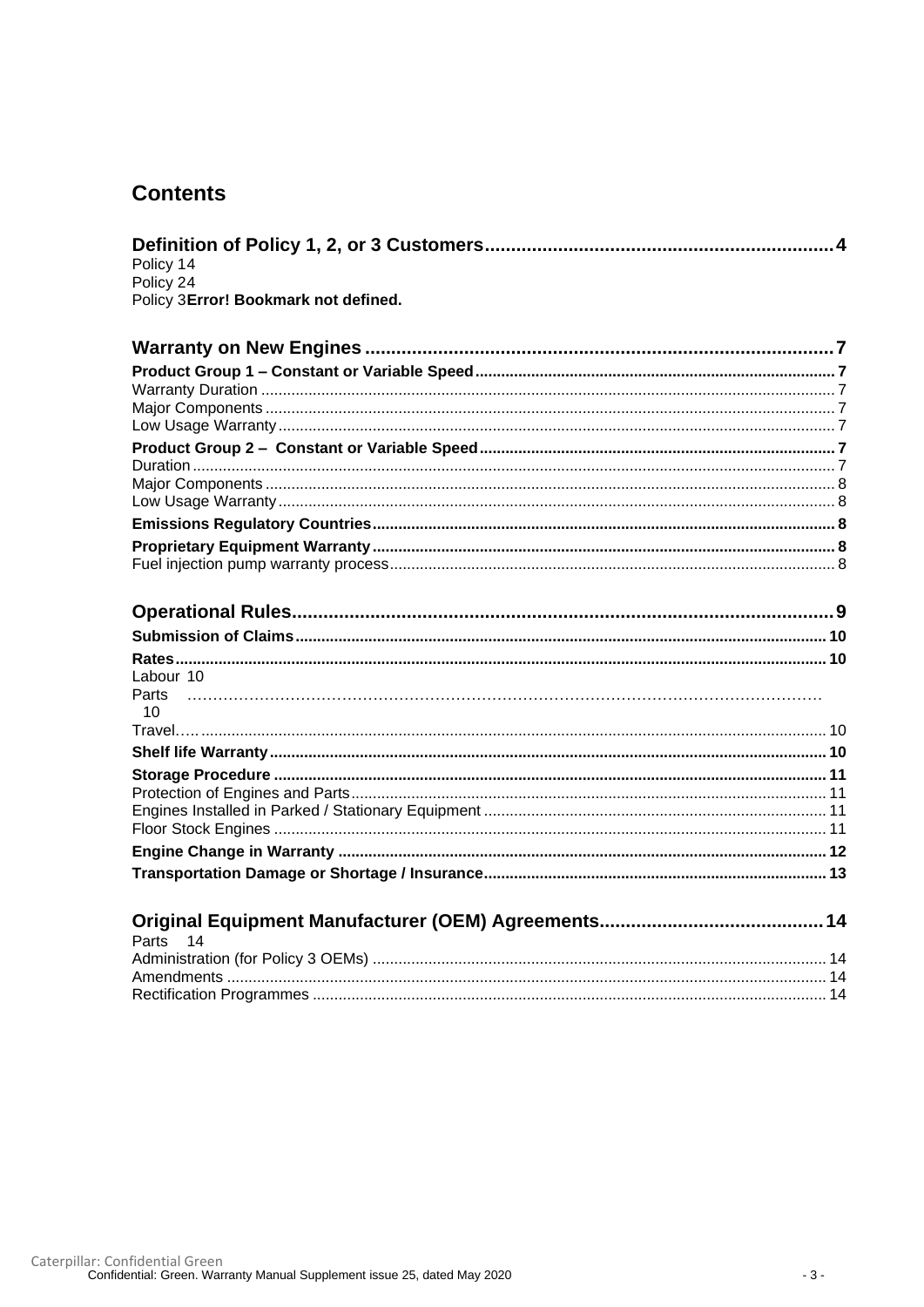# <span id="page-3-0"></span>**Definition of Policy 1, 2, or 3 Customers**

## <span id="page-3-1"></span>**Policy 1**

All aftermarket issues are the responsibility of the Perkins distributor network.

These will include:

- **Warranty**
- **Service**
- Parts support
- Parts supply channel to Original Equipment Manufacturer (OEM) via Perkins distributor
- **Literature**

#### <span id="page-3-2"></span>**Policy 2**

**Warranty** 

Original Equipment Manufacturer (OEM) network can conduct warranty but all parts to be purchased via local Perkins distributor.

Claims to be submitted to Perkins via local Perkins distributor.

Credits passed to OEM claimant from Perkins via Perkins distributor.

Claims will be pre-agreed with Perkins or at retail pricing.

**Service** 

Tooling must be in place at OEM outlet and include both standard and special Perkins tools. Perkins distributors to keep OEM distributor informed of contents of service bulletins, etc. Training must be completed by the OEM for its dealer network. Perkins agreed to make training courses available at a mutually agreed location and cost.

**Literature** 

Literature to be purchased from Perkins distributor.

#### **Policy 3**

This is for Original Equipment Manufacturers (OEM's) who control their own aftermarket business and do not rely on the Perkins distributor network for support. Policy 3 OEM's are also referred to Self Service OEM's.

The policy is universal and will cover all or specifically defined territories.

#### **Warranty**

• Perkins standard repair times to be maintained. OEM to manage own warranty system which will include:

- documentation
- record keeping
- audit procedures
- financial support
- Dedicated administrator
- Agreed warranty rates between Perkins and OEM.

• OEM to be 'auditable' by Perkins, see 'Warranty Audit' in the Warranty Manual Supplement.

• Parts pricing for warranty (including importation and handling charges).

• Repairs conducted outside of policy 3 agreement, i.e. via a Perkins distributor are on straight commercial terms, the OEM should then claim from Perkins. Components covered by warranty to be determined at outset (including proprietary items, fitted by Perkins but serviced by the supplier).

• Perkins to provide warranty manual Perkins - OEM interface to be defined.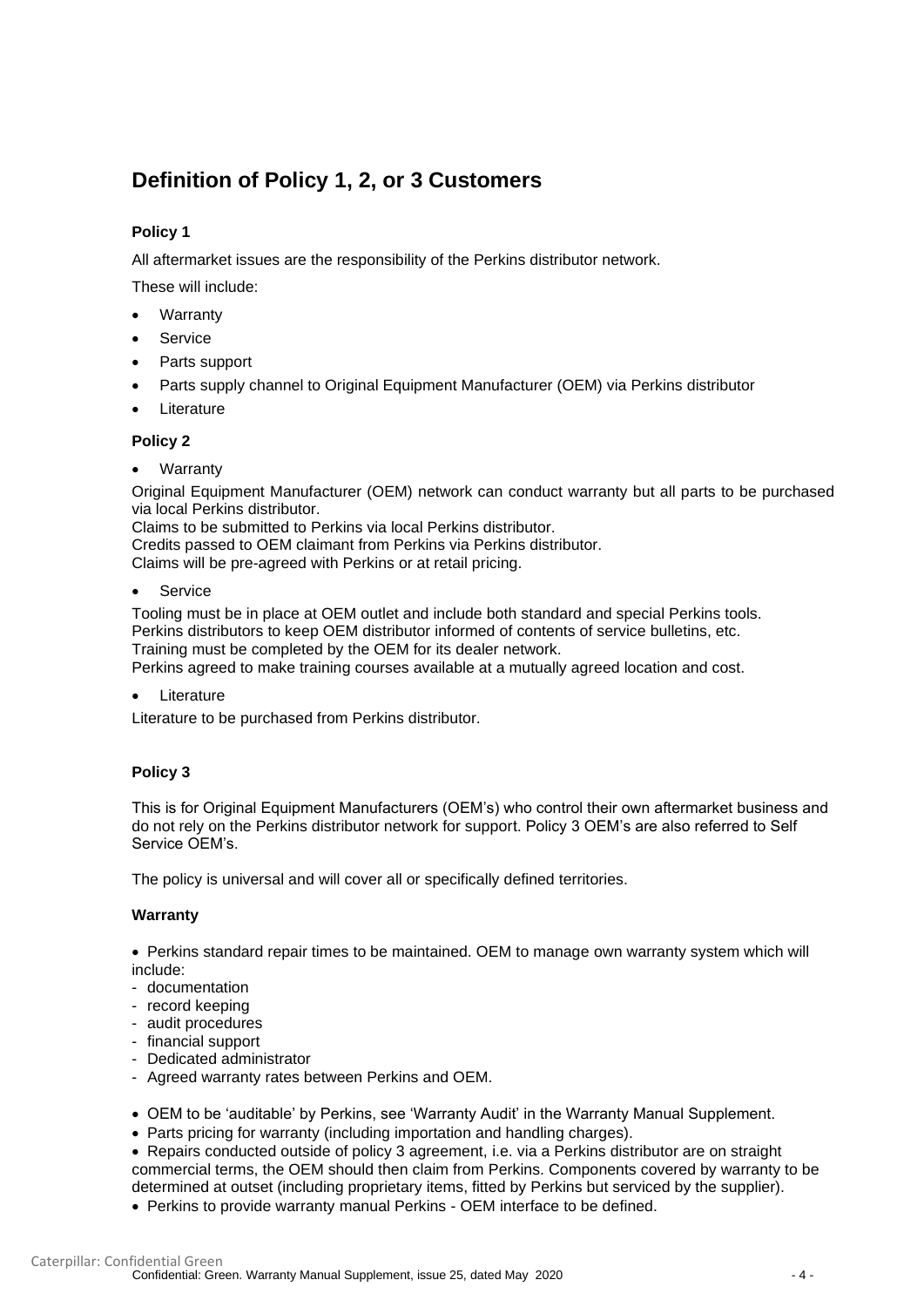#### **Technical Capability and Support**

- OEM will have a process to monitor their dealer network's engine service capability and report on progress of that capability to Perkins at agreed to intervals.
- OEM to have access to Perkins Distributor Solution Network for first line support on technical product issues.
- OEM and Perkins agree to escalation process and relationship matrix to work recurring product issues or urgent, commercially sensitive product issues as well as non-technical process issues into the Perkins organization

#### **Training**

.

- Perkins to train and certify OEM at cost to be agreed between OEM and Perkins.
- OEM will be responsible for training own network.
- OEM responsible for purchase of training aids such as engines, tooling, etc.
- OEM to monitor training completions of dealer service staff and share with Perkins
- Perkins to provide training as appropriate at a cost to OEM (training should be ongoing and on a train-the- trainer basis).

#### **Tooling**

- OEM and OEM dealers will invest in required mechanical tooling to repair engines in portfolio
- OEM will utilize agreed to electronic service tool. OEM is only authorized to work on engines in their portfolio.
- OEM nominates a license administrator for electronic service tool.
- OEM license administrator will track and maintain licenses for all OEM dealer personnel needing the tool

to service product and will revoke licenses when dealer personnel no longer require the tool.

• A maximum of 3 technicians to 1 electronic service tool license per OEM dealer.

#### **Literature**

- OEM has the capability to create service manuals and integrate the engine content (for engines in portfolio) into those service manuals
- Perkins to provide copies of Operation and Maintenance Manual, Disassembly and Assembly Manual,

 Specification Manual, Schematics, Systems Operation Manual, Test and Adjust Manual and Troubleshooting Guide to aid in the creation of OEM service manuals.

- OEM has access to and is communicated the latest bulletins and updates to parts and service information.
- Perkins reserves the right to audit the accuracy and content of the OEM's service manuals to ensure quality integration.

#### **Parts**

- Replacement engines to be held by OEM
- OEM will take full responsibility for all parts requirements.
- Perkins parts will be used exclusively.
- OEM will only sell Perkins parts for their own products and not for other applications.
- OEM will have access to Perkins Parts listings but only for own parts requirements.
- OEM should use own parts number system not Perkins system.
- All parts to be permanently and clearly labelled as OEM product re-boxing is preferred.
- OEM to maintain adequate stocking of parts at own and OEM dealer locations.
- OEM to manage own parts logistics including suitable VOR system.
- Dedicated personnel to run parts business within Original Equipment Manufacturer (OEM).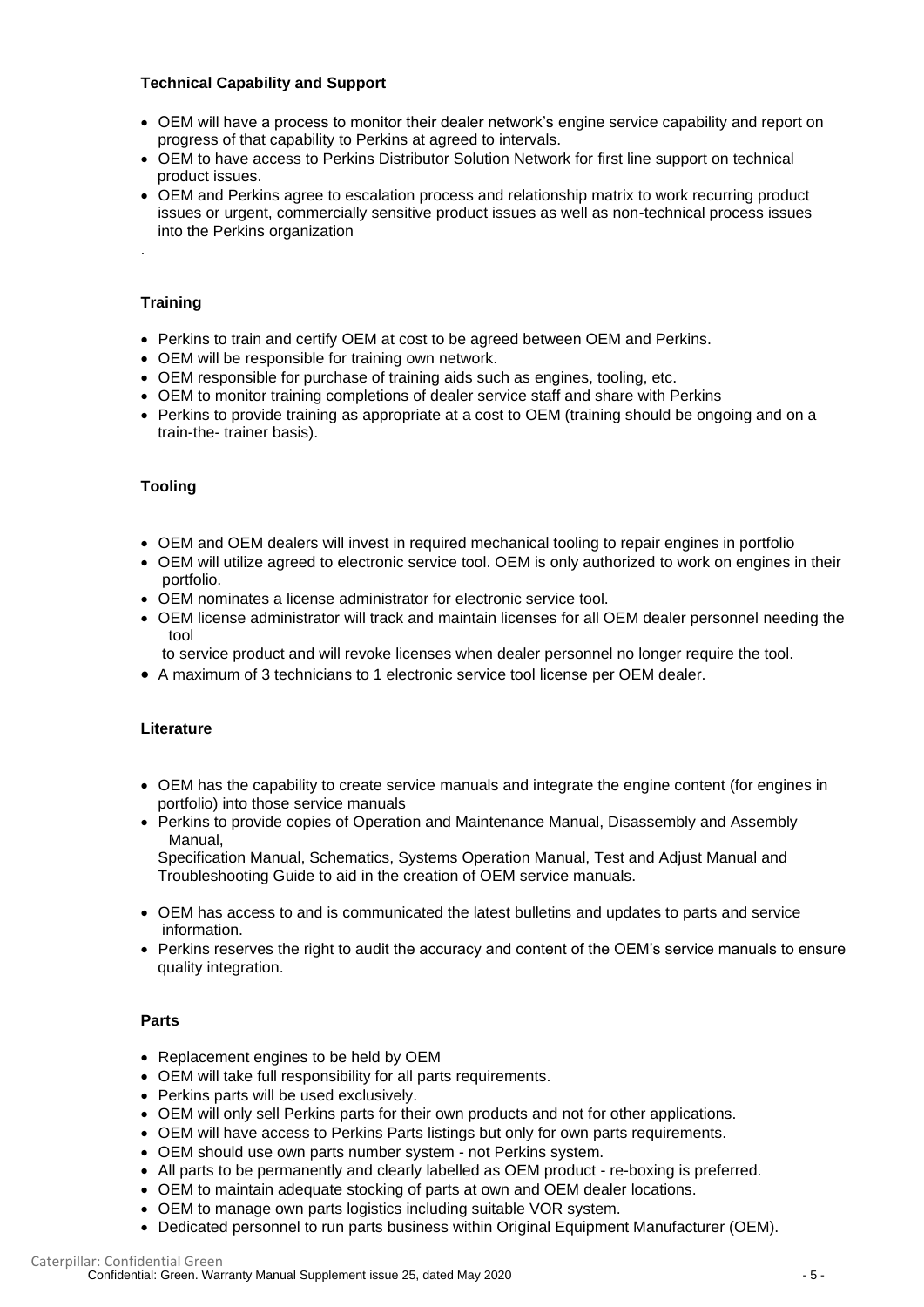- Parts warranty claims process to be created by Original Equipment Manufacturer (OEM).
- Market place pricing issues to be responsibility of Original Equipment Manufacturer (OEM).

### **List of Policy 3 Customers**

| <b>Manufacturer</b>                                         | <b>Type of Equipment</b>                              |                      | Country of Build Territories in which Policy 3 Operate                       |
|-------------------------------------------------------------|-------------------------------------------------------|----------------------|------------------------------------------------------------------------------|
| Agco                                                        | Agricultural and<br>industrial equipment              | International        | All                                                                          |
| Argo                                                        | Tractors                                              | Italy                | All                                                                          |
| Bobcat (Doosan<br>Group)                                    | Industrial                                            | France               | All                                                                          |
| CAT N.I. (FG Wilsons)                                       | Generating sets                                       | UK                   | All                                                                          |
| Claas (France)                                              | Agricultural - Tractors                               | Europe               | All<br>North America support via CAT                                         |
| Claas (Germany)                                             | Agricultural - Combine<br>Harvester                   | Europe               | All                                                                          |
| Caterpillar                                                 | All                                                   | International        | All                                                                          |
| Daedong                                                     | Tractors                                              | Korea                |                                                                              |
| Doosan Infracore<br>Construction<br>Equipment               | <b>Excavator, Loaders</b>                             | Korea, China         | All (limited coverage)                                                       |
| Dressta                                                     | Industrial                                            | Poland               | All                                                                          |
| Generac Power<br><b>Systems</b>                             | Generator Sets / Mobile<br><b>Industrial Products</b> | US                   | US and Canada                                                                |
| <b>Hyundai Construction</b><br>Equipment                    | Excavator, Loaders                                    | Korea, China         | Korea, China<br>Minimal coverage in Europe & Americas                        |
| Iseki                                                       | <b>Material Handling</b>                              | Asia                 | All                                                                          |
| <b>JCB</b>                                                  | Earthmoving                                           | UK                   | All equipment                                                                |
| Jubaili Bros SAL                                            | <b>Electric Power</b>                                 | Middle East          | All                                                                          |
| Lindner                                                     | Tractors                                              | Austria              | Europe                                                                       |
| Manitou                                                     | Fork lift trucks                                      | France               | All but North America (including Porthos<br>and Termit; excluding Manireach) |
| Mibsubishi Nichiyu<br>Forklift (Mitsubishi Cat<br>Forklift) | <b>Forklift Trucks</b>                                | US, Japan, China All |                                                                              |
| Volvo Penta                                                 | <b>Marine</b>                                         | Sweden               | All                                                                          |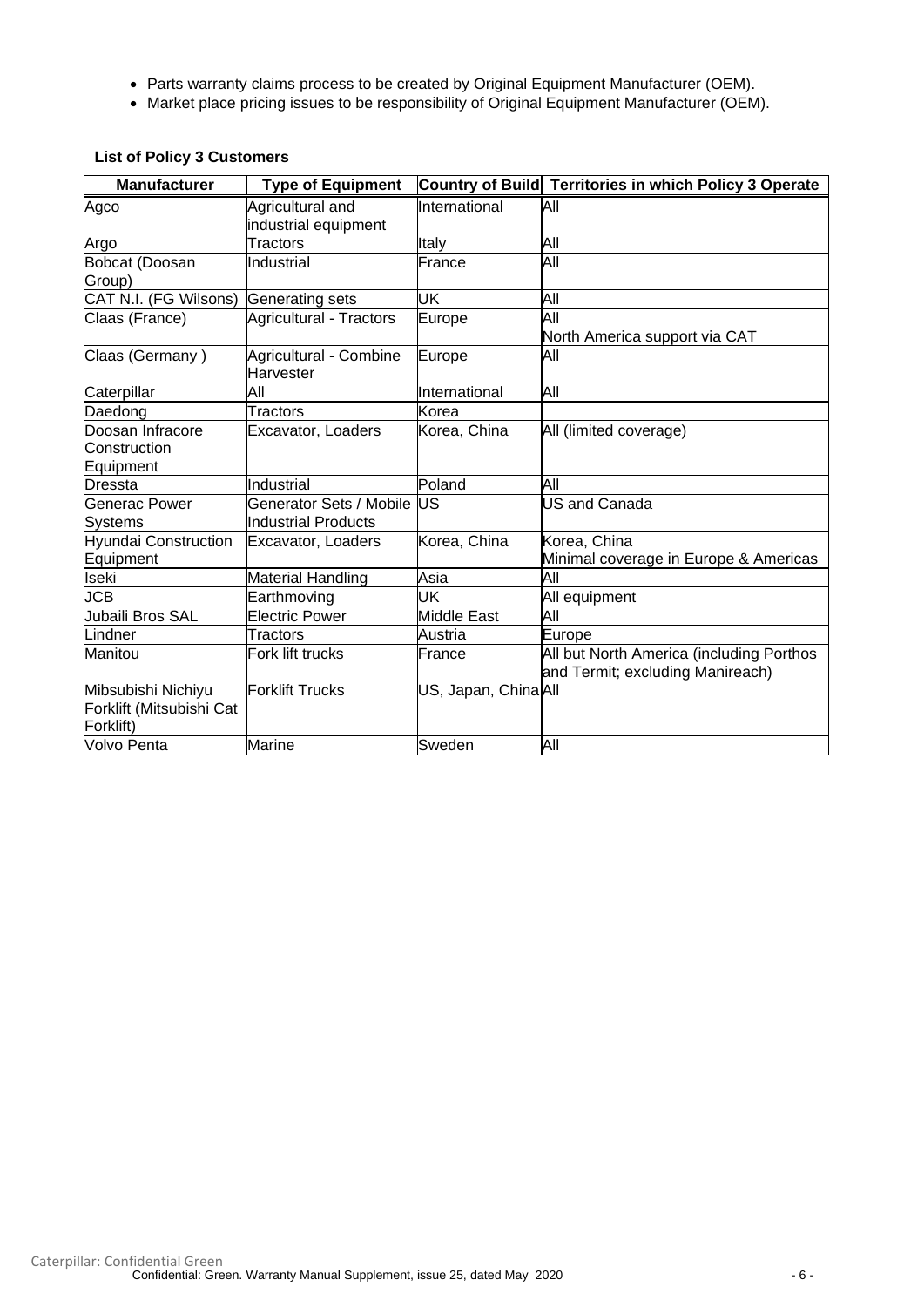# <span id="page-6-1"></span><span id="page-6-0"></span>**Warranty on New Engines**

# **Product Group 1 – Constant or Variable Speed**

This warranty applies to:

Electric Power (EP) engines Prime use only

Phaser / 1000 Series New 1000 Series 400 Series 1100 Series 1300 Edi Series 1600 Series 1500 Series 2200 Series 2300 Series 2400 Series 2500 Series 2800 Series 4000\* Series diesel and spark ignited engines

Variable speed engines

1100A Series

#### <span id="page-6-2"></span>**Warranty Duration**

Commencing on the date of delivery of new engines to the first user, the duration of the engine warranty shall be for a period of 12 months.

**Note**: \*For 4000 Series Commencing on the date of delivery of new engines to the first user, the duration of the engine warranty shall be for a period of 24 months or 6000 hours, whichever occurs first.

#### <span id="page-6-3"></span>**Major Components**

The following major components shall be covered for 24 months from date of delivery of the engine to the first user, without hours limitation: cylinder block casting, cylinder head casting, crankshaft (excluding bearings), camshaft and connecting rods.

#### <span id="page-6-4"></span>**Low Usage Warranty**

In cases where the total use of engines is restricted to 500 hours or less per annum, the engine warranty will be extended into a second year and shall last until the end of the second year or until total use reaches 1000 hours, whichever is the first to occur.

Note: In cases where the total use of \*4000 Series engines is restricted to 500 hours or less per annum, the engine warranty will be extended into a third year and shall last until the end of the third year or until total use reaches 1500 hours, whichever is the first to occur.

# <span id="page-6-5"></span>**Product Group 2 – Constant or Variable Speed**

**This warranty applies to: Variable speed engines**

400 Series 800 Series 854 Series 904 Series 1100 Series 1200 Series, 1700 Series, 2000 Series

#### **Constant speed engines (Standby only – see low usage)**

400 Series 1100 Series 1200 Series

#### <span id="page-6-6"></span>**Duration**

Commencing on the date of delivery of new engines to the first user, (i) the duration of the engine warranty

shall be for a period of up to 24 months or for a number of warranted hours of operation (detailed below), which ever expires first, and (ii) in cases where the total use of the engine exceeds the number of warranted hours within the first 12 month period, the engine warranty will expire at the end of the first year.

- 400, 1700 and 2000 Series engines are warranted for 2000 hours
- <span id="page-6-7"></span>• 800 Series, 854 Series, 904 Series, 1100 Series, & 1200 Series are warranted for 3000 hours.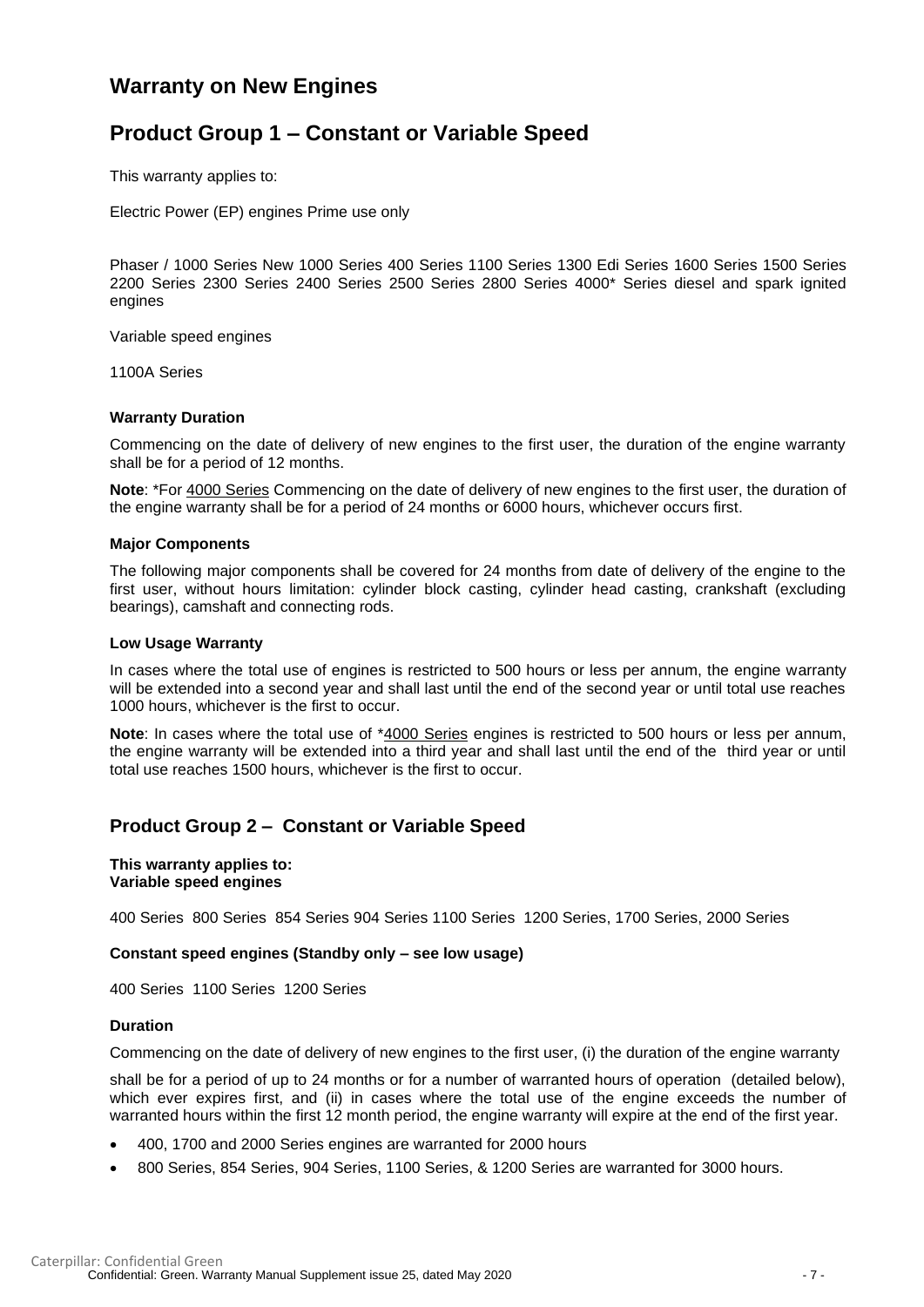#### **Major Components**

The following major components will be covered for 36 months from date of delivery of the engine to the first user, without hours limitation: cylinder block casting, cylinder head casting, crankshaft (excluding bearings), camshaft and connecting rods.

#### <span id="page-7-0"></span>**Low Usage Warranty**

In cases where the total use of engines is restricted to 500 hours or less per annum, the engine warranty will be extended into a third year and shall last until the end of the third year or until total use reaches 1500 hours, whichever is the first to occur.

## <span id="page-7-1"></span>**Emissions Regulatory Countries**

#### **New engine warranty for the 1200 series & 854 series is only offered in the below territories**

| Japan    | Austria            | <b>Bulgaria</b> | <b>Belgium</b> | Cyprus       | Czech Republic |
|----------|--------------------|-----------------|----------------|--------------|----------------|
| France   | Germany            | Greece          | Hungary        | Ireland      | Italy          |
| Malta    | <b>Netherlands</b> | Poland          | Portugal       | Romania      | Slovakia       |
| Israel   | Sweden             | Croatia         | United Kingdom | Turkey       | Norway         |
| Denmark  | Estonia            | Finland         | Latvia         | ∟ithuania    | Luxembourg     |
| Slovenia | Spain              | Switzerland     | Iceland        | Lichtenstein | North America  |

 \*For specific customers additional warranty support will be provided based on meeting Tier IV requirements in countries not listed.

# <span id="page-7-2"></span>**Proprietary Equipment Warranty**

The normal warranty process covers all proprietary equipment sourced and fitted by Perkins prior to dispatch of the engine, other than the Fuel Injection Pump (FIP).

#### <span id="page-7-3"></span>**Fuel injection pump warranty process**

The Fuel injection pump (FIP) will be serviced and warranted through the FIP Supplier's own Service organization.

The Perkins distributor must remove the suspect FIP and take it for inspection to the nearest FIP Supplier's agent and advise the agent that the FIP is within warranty. If after examination by the FIP supplier's agent, liability for repair is accepted, the FIP agent will complete the repair and issue a 'free of charge' invoice.

If the FIP Supplier's agent does not accept warranty, all costs associated with the investigation, removal, repair & replacement of the FIP will have to be settled commercially between the Perkins Distributor and the product owner.

If the FIP Supplier's agent does accept warranty, Perkins will accept reasonable investigative cost & FIP removal / replacement costs related to this repair (as defined in the Repair Time Schedule).

The above process is applicable to all FIP's on Perkins engines except:

- Bosch VP30 Fuel Injection Pump (as fitted to 1100 Series electronic engines)
- Bosch CR28 fuel injection pump used on the new 1104D and 1106D engines
- Zexel Fuel Injection Pump (as fitted to 400 Series engines)
- CAT CR200 Fuel Injection pump (as fitted to 1100 Series electronic engines).
- Common rail high pressure fuel injection pump (as fitted to 1200 Series electronic engines)
- Common rail high pressure fuel injection pump (as fitted to 854 Series electronic engines)

The Bosch VP30 and CR28 Fuel Injection Pumps are not serviceable. In instances where the published diagnostic processes suggest the VP30 / CR28 injection pump is suspect, the pump should be replaced with a new pump and the suspect part is to be returned to the Parts Return Centre in Peterborough. The VP30 / CR28 pump must be drained of all fuel, properly sealed and packaged for transport & copies of the Warranty Claim and the EST report must be included with the pump upon return.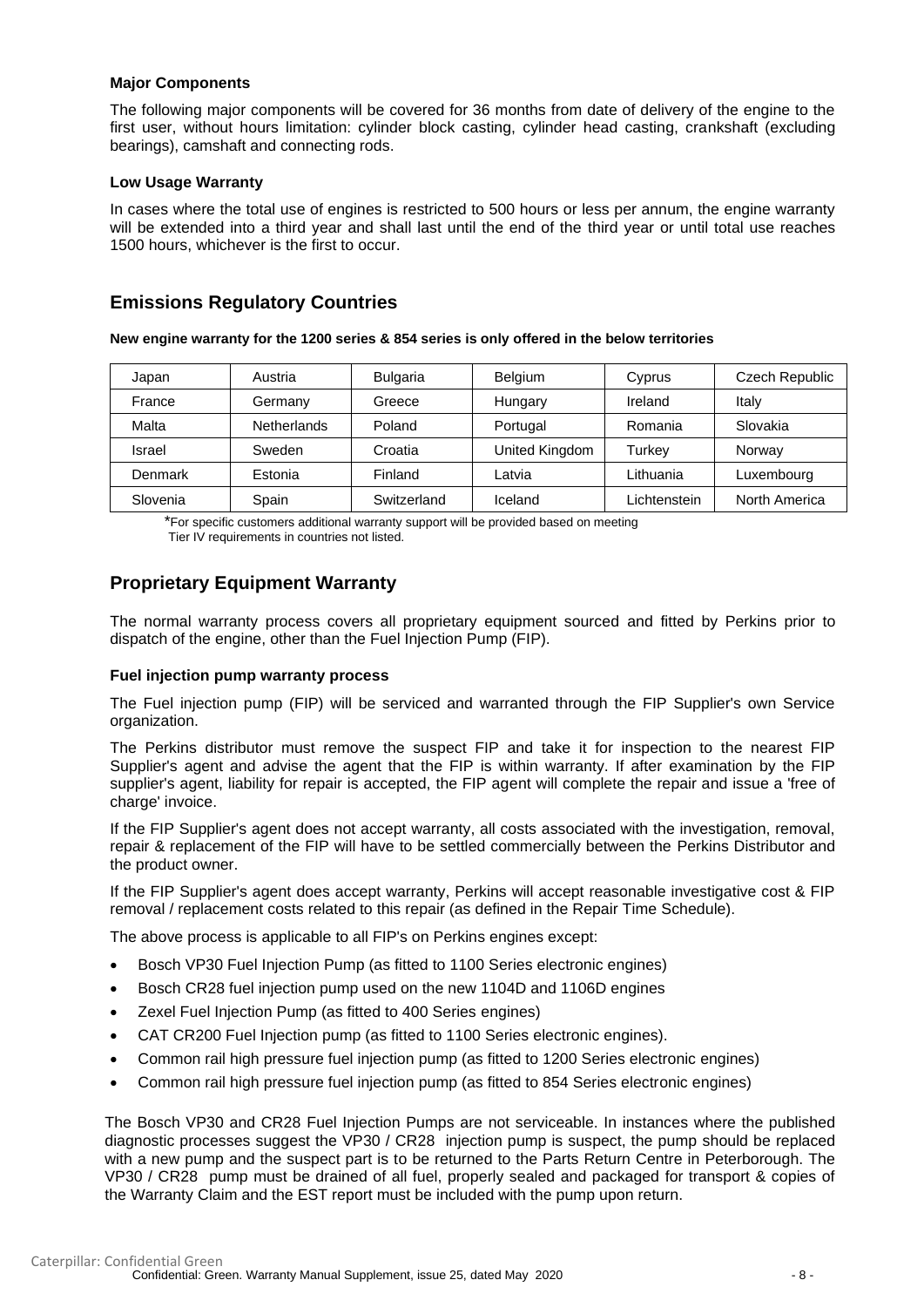The Zexel Fuel Injection Pump is not serviceable. In instances where the published diagnostic processes suggest the Zexel injection pump is suspect, the Zexel should be replaced with a new pump and the suspect part should be held at the Distributor as per normal warranty parts retention process.

The CAT CR200 Fuel Injection Pump is not serviceable, with the exception of the Transfer pump and the inlet connection, as detailed in the service literature. In instances where the published diagnostic processes suggest the CR200 injection pump is suspect, the CR200 should be replaced with a new pump and the suspect part is to be returned to the Parts Return Centre in Peterborough. The CR200 pump must be drained of all fuel, properly sealed and packaged for transport & copies of the Warranty Claim and the EST report must be included with the pump upon return.

The common rail high pressure fuel pump fitted on the 1200 series & 854 series is not serviceable. In instances where the published diagnostic processes suggest the high pressure pump is suspect, the pump should be replaced with a new pump and the suspect part is to be returned to the Parts Return Centre in Peterborough. The pump must be drained of all fuel, properly sealed and packaged for transport & copies of the Warranty Claim and the EST report must be included with the pump upon return.

#### **Perkins Diesel Exhaust Fluid Pump (All Regions)**

Refer to the latest troubleshooting guidelines in SPI2 as your safe source of information to assist with properly diagnosing Perkins Diesel Exhaust Fluid (DEF) Pump defects in all applications for 1204 Tier 4 Final / EU Stage IV engine platforms (engine prefixes MT, MU, MW). The current media details are as follows:

| <b>Engine Platform</b> | <b>Publication Type</b> | Media Number    |
|------------------------|-------------------------|-----------------|
| 1204 Tier 4 Final      | Troubleshootina         | <b>UENR4469</b> |
|                        | Testing and Adjusting   | <b>UENR4490</b> |
|                        | Disassembly / Assembly  | <b>UENR4491</b> |
|                        | <b>Engine News</b>      | <b>BM014</b>    |

All defective Diesel Exhaust Fluid Pumps may be subject to return to Perkins for failure analysis. Please retain failed components in line with existing warranty guidelines.

The following information must be attached to each claim in Perkins Warranty System (PWS) when a DEF pump has been replaced:

- •Completed DEF Pump Troubleshooting Return Form Special Instruction M0119435
- •Product Status Report downloaded using Perkins Electronic Service Tool (EST)
- •Image of hydrocarbon test strips, if required by troubleshooting procedures

**NOTE:** Claims will be processed based on the merit of the information provided. However, they may be subject to a full debit if:

- •Troubleshooting Return Form M0119435 is incomplete or missing from PWS, or
- •Required diagnostic data or test strip images are not provided, or

•Where applicable, Perkins failure analysis determines the part is not defective, has been subject to abuse or improper maintenance.

# <span id="page-8-0"></span>**Operational Rules**

Perkins expects distributors to give absolute priority to Warranty work over any other types of business.

Distributor / Dealer must start investigation on site (if necessary) within 24 hours of initial contact, an order number is **not** required for initial investigation work.

If, after investigation, the problem is not considered warrantable, the customer is issued with a Warranty Rejection Report Form (PF8459). The Distributor / Dealer is to request payment for investigation from the customer. All reasonable efforts must be made to recover the cost of investigation, but in cases where the customer refuses to pay, Perkins will accept reasonable costs of the investigation only. A copy of the Warranty Rejection Report may be requested to support any claim. If the problem is considered warrantable and the use of either crankshaft or cylinder block is required, it is recommended that you contact your nominated Service Executive for prior approval.

Perkins will endeavour to process claims within 14 days of receipt.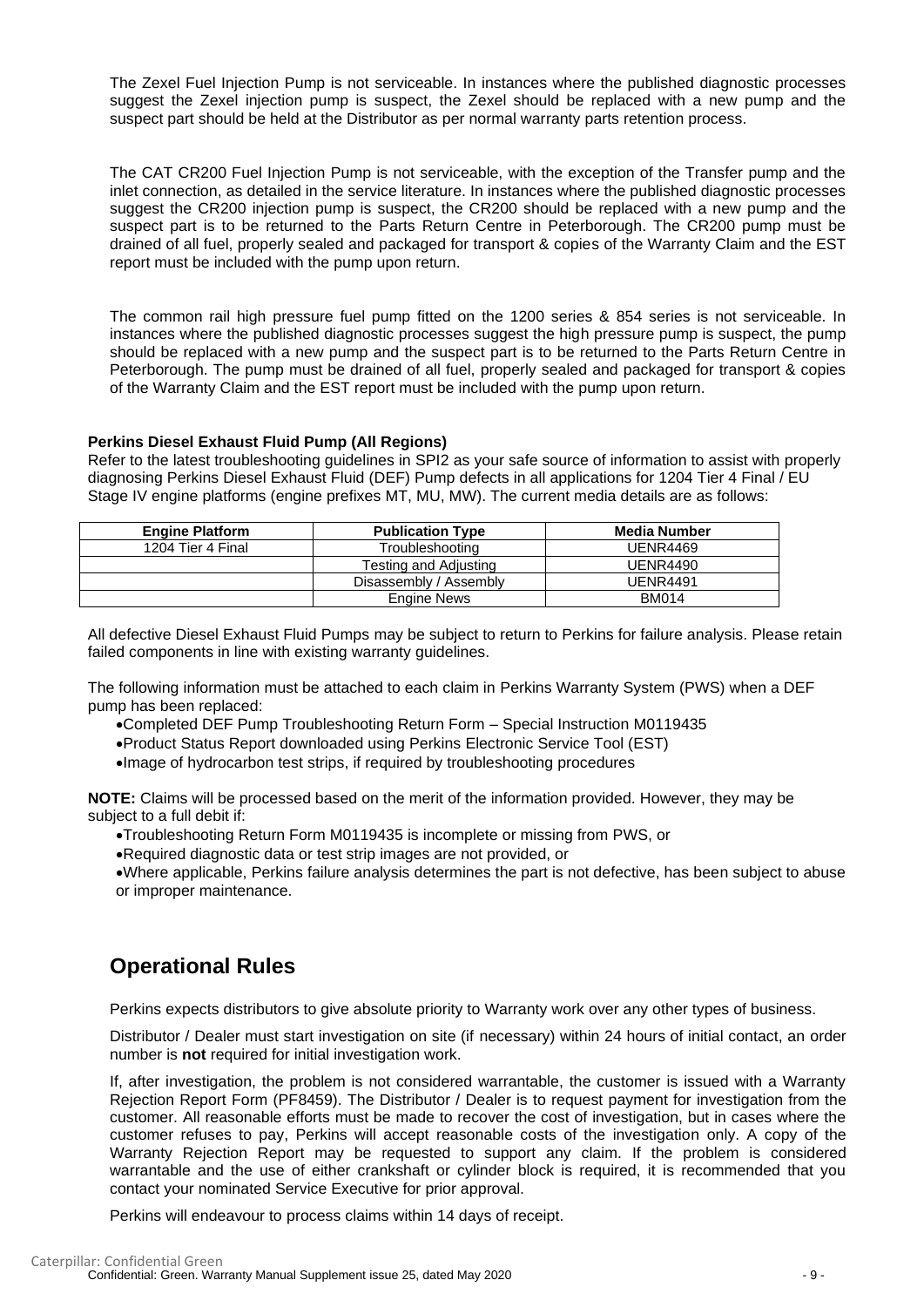## <span id="page-9-0"></span>**Submission of Claims**

Warranty claims must be submitted as soon as possible after the repair and must be received by Perkins Warranty Department no later than 45 days after the failure occurred or in accordance with the period laid down in the terms of individual contracts, should they differ.

All claims must be submitted using the Perkins Warranty System (PWS). Exceptionally, where prior agreement has been made, an electronic format such as .txt will be accepted. This must be submitted to Perkins via the agreed electronic medium.

## <span id="page-9-1"></span>**Rates**

#### <span id="page-9-2"></span>**Labour**

Labour reimbursement rates can be reviewed annually at the request of the distributor. Perkins will accept an hourly labour rate equal to that charged to the most highly discounted retail customer.

Labour costs will be in line with the Repair Time Schedule. Reasonable costs for investigation and testing will be accepted, where necessary.

#### <span id="page-9-3"></span>**Parts**

Parts reimbursement will be at cost **+** 'On the shelf costs' (% negotiable) **+** 'Mark-up' (% fixed).

Mark-up is fixed at 20% for all products except 1500, 1700, 2200, 2300, 2500, 2800 and 3000 Series engines where +15% applies and 4000 Series where +10% applies. Perkins will not accept any VOR charges on fast moving items. Where Perkins does accept after prior agreement for slow moving items no handling will be considered.

If approval has been given for engine change (complete, long or short) under warranty, 'Mark-up' shall be **+**8%. This does not apply if the engine has been supplied FOC by Perkins.

For the 1300, 1600, 1500, 1700, 2200, 2300, 2500, 2800, 4000 Series product, where approval has been given for a replacement engine, short and long engine, 0% applies.

Where parts or long / short engines are supplied FOC by Perkins, these are not eligible for any handling charges therefore 0% 'On shelf costs' applies.

#### <span id="page-9-4"></span>**Travel**

Travelling time will be reimbursed at the agreed labour rate and vehicle mileage allowance as per individual distributor agreements. Perkins will consider travel up to a maximum of 300 miles in total. Distributors will be expected to carry parts to repair on site, where appropriate, ensuring only one journey is necessary. It is appreciated that in some circumstances more than one journey will be required; this will be considered providing adequate justification is given.

## <span id="page-9-5"></span>**Shelf life Warranty**

#### **The following statement covers all Perkins engines.**

Perkins would prefer that storage over 12 months from the date of despatch is not encouraged and where it is unavoidable Perkins recommends that engines are checked and serviced in accordance with the storage procedures.

Perkins reserves the right to refuse claims arising from storage related influences, such as poor storage practice or long shelf-life (over 12 months) for failure to fuel injection equipment, seals, hoses, belts, water pumps, compressors, radiators and electrical items.

#### **For engines despatched before 1st September 2006**

The standard warranty policy allows for a maximum shelf life of 36 months before sale to the first enduser. The new product warranty period shall start no later than 36 months from the despatch date from the Perkins factory. This is the date as shown on the Perkins on-line PTMI system.

#### **For engines despatched after 1st September 2006 and before 1st April 2011**

The standard warranty policy allows for a maximum shelf life of 24 months before sale to the first enduser. The new product warranty period shall start no later than 24 months from the despatch date from the Perkins factory. This is the date as shown on the Perkins on-line PTMI system.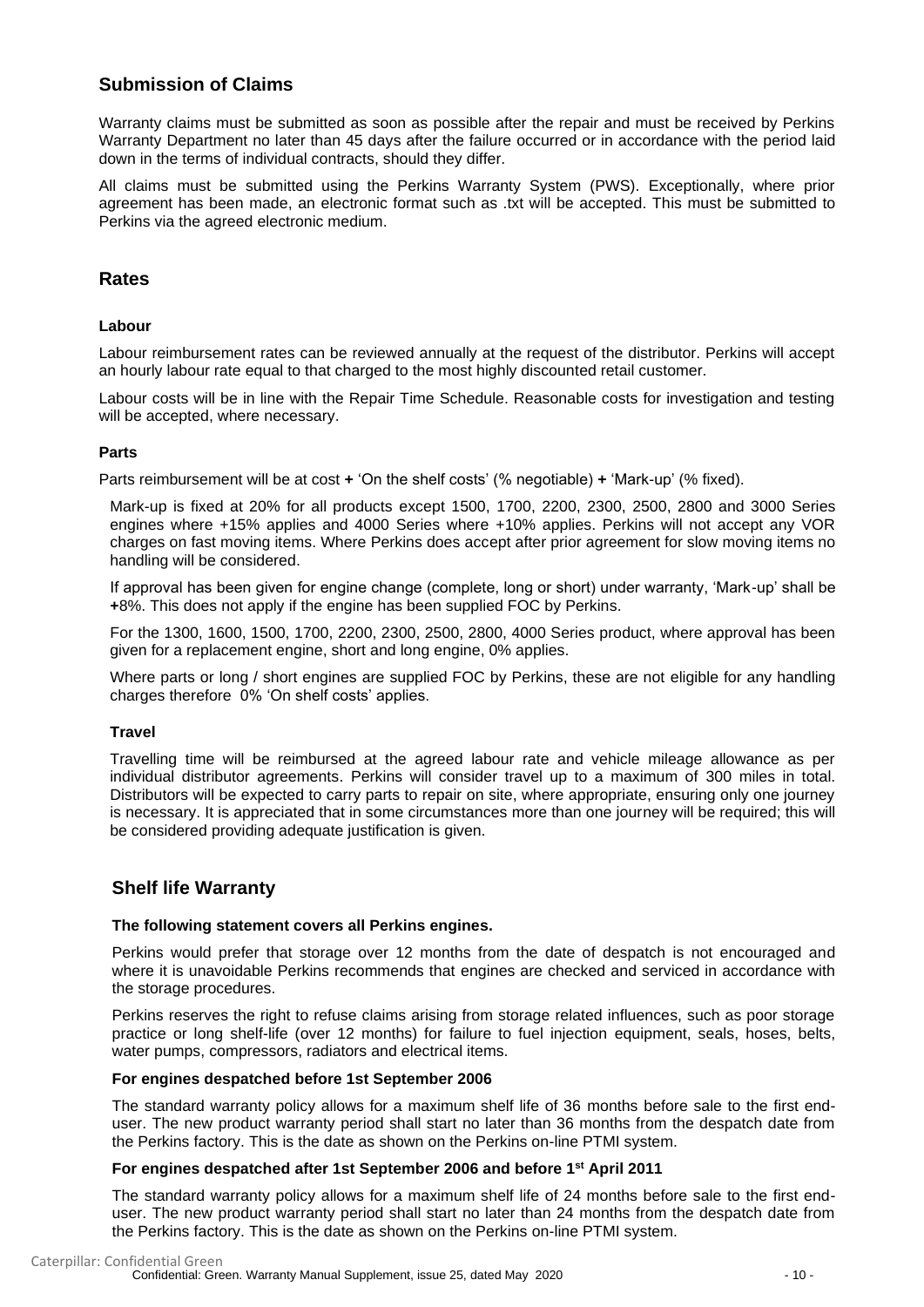#### **For engines despatched after 1st April 2011**

The standard warranty policy allows for a maximum shelf life of 48 months before sale to the first enduser. The new product warranty period shall start no later than 48 months from the despatch date from the Perkins factory. This is the date as shown on the Perkins on-line PTMI system.

Engines despatched after 1st April 2011 and are not put into service within 48 months will no longer be considered for warranty.

## <span id="page-10-0"></span>**Storage Procedure**

#### <span id="page-10-1"></span>**Protection of Engines and Parts**

All engines and parts are carefully sealed and protected against rust or corrosion before dispatch and are crated, cradled or packed in accordance with accepted commercial standards.

It is the responsibility of the Equipment Manufacturer or Engine Distributor to carefully inspect for damage and / or shortages and to maintain the properly sealed condition and to provide suitable storage until the equipment, engine or part is delivered to the first user.

#### <span id="page-10-2"></span>**Engines Installed in Parked / Stationary Equipment**

At the end of each and every three month storage period:

Carefully check all drive belts, paying particular attention to the point where the straight run of the belt starts to bend around the pulley. Check the vee groove in the pulley for corrosion.

Check the level of coolant (must be anti-freeze inhibited).

Check the level of oil in the sump on the dipstick

Note: The lubricating oil and fully primed filter must be replaced with oil to the listed specification every twelve months, even though the oil has not been used. Oil left standing in an engine will oxidise and can be contaminated by condensation within the crankcase.

Turn the engine on the starter motor until oil pressure is built up. (Where practicable, this should initially be done by hand to prevent tearing the seals). Then run the engine at a fast idling speed (suggest 1000/1500 rev/min) until normal operating temperature is registered.

- Check the oil pressure.
- Check for oil, fuel and coolant leaks.
- For 400 series engines, if the engine is installed in parked / stationary equipment for six months or more, the fuel injection pump linkage needs to be lubricated.
- Follow the procedure in below to lubricate the fuel injection pump linkage.

• Remove the fuel shutoff solenoid. Refer to Disassembly and Assembly, 'Fuel Shutoff Solenoid – Remove and Install' for the correct procedure.

• Spray the fuel control rack with Ambersil 40+ (or equivalent) lubricant.

• Use a suitable magnet in order to operate the fuel control rack. The operation of the fuel control rack will disperse the lubricant.

• **Note:** If the fuel control rack does not move freely, then the fuel injection pump should be replaced. Refer to Disassembly and Assembly, 'Fuel Injection Pump - Remove and Install' for the correct procedure.

• Install the fuel shutoff solenoid. Refer to Disassembly and Assembly, 'Fuel Shutoff Solenoid - Remove and Install' for the correct procedure.

#### <span id="page-10-3"></span>**Floor Stock Engines**

All floor stock engines should be stored under cover in dry factory conditions and not subjected to extreme variations in temperature and humidity (failure to do so may render warranty void).

At the end of each and every three month storage period: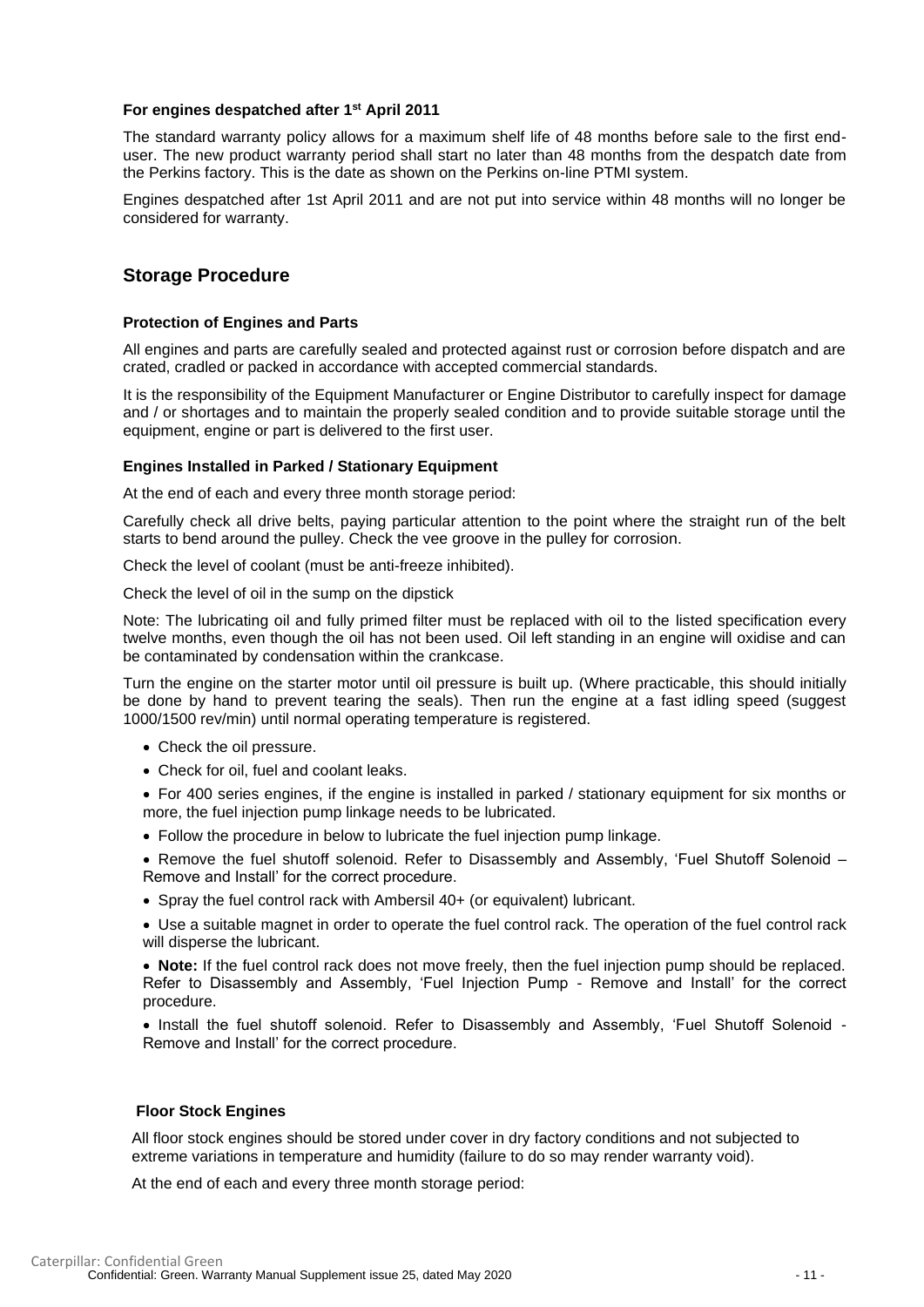For 1100 Series three and four cylinder engines fitted with a fuel priming pump; check that the fuel priming pump is operating correctly. Follow the instructions in Perkins Service Bulletin 1100 Series number 82.

At the end of each and every six month storage period:

Carefully check all drive belts, paying particular attention to the point where the straight run of the belt starts to bend around the pulley. Check the vee groove in the pulley for corrosion.

Remove the rocker cover and examine valve caps, rocker shaft, etc, for signs of corrosion. Spray with preservative oil (see below) before replacing cover.

Remove atomisers **(Caution: for 1100 and 400 Series engines, DO NOT remove the injectors, remove instead the glow plugs)** and with the pistons at BDC, spray up to 20 cc of preservative oil (see below) around each cylinder. For 400 Series engines, only spray up to 3 cc of preservative oil around each cylinder. DO NOT allow oil to collect in the swirl chambers of DI engine pistons.

For 400 series engines, if the engine is stored for six months or more, the fuel injection pump linkage needs to be lubricated.

Follow the procedure in below to lubricate the fuel injection pump linkage.

**1** Remove the fuel shutoff solenoid. Refer to Disassembly and Assembly, 'Fuel Shutoff Solenoid – Remove and Install' for the correct procedure.

**2** Spray the fuel control rack with Ambersil 40+ (or equivalent) lubricant.

**3** Use a suitable magnet in order to operate the fuel control rack. The operation of the fuel control rack will disperse the lubricant.

**Note:** If the fuel control rack does not move freely, then the fuel injection pump should be replaced. Refer to Disassembly and Assembly, 'Fuel Injection Pump - Remove and Install' for the correct procedure.

**4** Install the fuel shutoff solenoid. Refer to Disassembly and Assembly, 'Fuel Shutoff Solenoid - Remove and Install' for the correct procedure.

**Note:** We recommend rust preventative oils to the specification PX-4, Defence Standard 80-34/1. Crodafluid P11 or Larnal (lanolin based oils) are applicable.

Rotate the crankshaft by hand in order to circulate deposits over cylinder bore surfaces. If a belt driven water pump is fitted, rotate it by hand to ensure that the seal is free.

Check that existing preservation of all external surfaces is sound and complete, paying particular attention to crankshaft lip seal surfaces, re-preserve as necessary.

Ensure that all open aperture protective covers (air intake, exhaust manifolds, etc) are securely positioned.

Distributors are reminded of their responsibility to make their customers aware of this storage procedure , to ensure that any engine subsequently subjected to long storage is protected in accordance with Perkins recommendations.

# <span id="page-11-0"></span>**Engine Change in Warranty**

Engines must not be changed without the authority of the Operating Area Service Department.

In general terms, such permission is restricted to failures that:

- Are of a major nature
- Occur during early life

OR

• Would cost more to repair than the price of a replacement engine in any of these cases, OEMs/Distributors MUST approach the Perkins Operating Area Service Department for advice before proceeding.

The replacement Engine List and Serial number must be provided in the warranty claim submitted for the original engine failure.

When an electronically controlled engine is replaced the ECM unit must be returned to Perkins with the failed engine.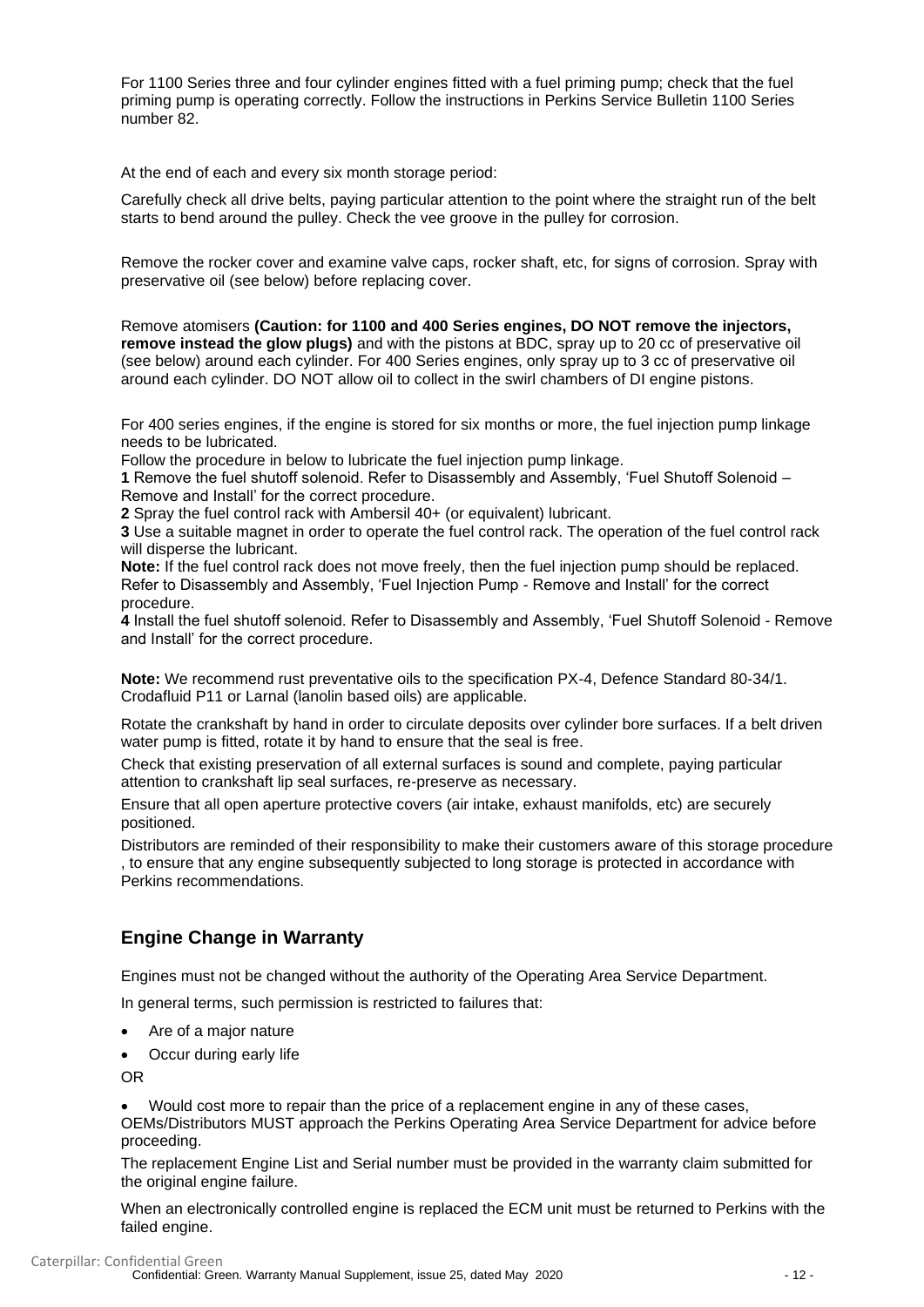# <span id="page-12-0"></span>**Transportation Damage or Shortage / Insurance**

Cases may occasionally arise where deliveries of engines or parts arrive in a damaged condition or with shortages. Claims resulting from such damage or shortages are NOT regular Warranty claims, but require special handling. Thus Warranty Claim Forms must NOT be used.

When the consignee accepts the delivery, he acknowledges that such delivery has been received in apparent good order and that Perkins bears no responsibility for damages unless specifically agreed in writing beforehand.

When apparent damage or shortage is observed upon receipt of an engine or parts, the consignee should endorse the Carrier Delivery Note to indicate receipt of an incomplete or damaged consignment. Claims for damages / shortage should be made by the consignee on the carrier.

Shortages or transit damages should be reported in writing, within three days, to the appropriate Sales or Quality Department.

Claims in respect of engines shipped to overseas locations from the UK should be registered by the consignee directly with the appropriate insurance company, i.e. engines may have been purchased on terms under which Perkins will have arranged the insurance cover, in which case the Perkins invoice will indicate the address of the insurance agency. In other instances, the consignee may have arranged his own insurance, in which case claims will be submitted to that insurance company. In all instances of insurance claims, it is important to note that the insurance company would require the claimant to have notified the carrier in writing, holding that carrier responsible for the cost of repair.

Non-conformity to specific orders must be reported in writing within seven days of receipt of goods. Such claims received later than this will not be entertained.

Damage to, or shortage of parts supplied by PPDC must be reported to Irlam, Manchester NOT Peterborough.